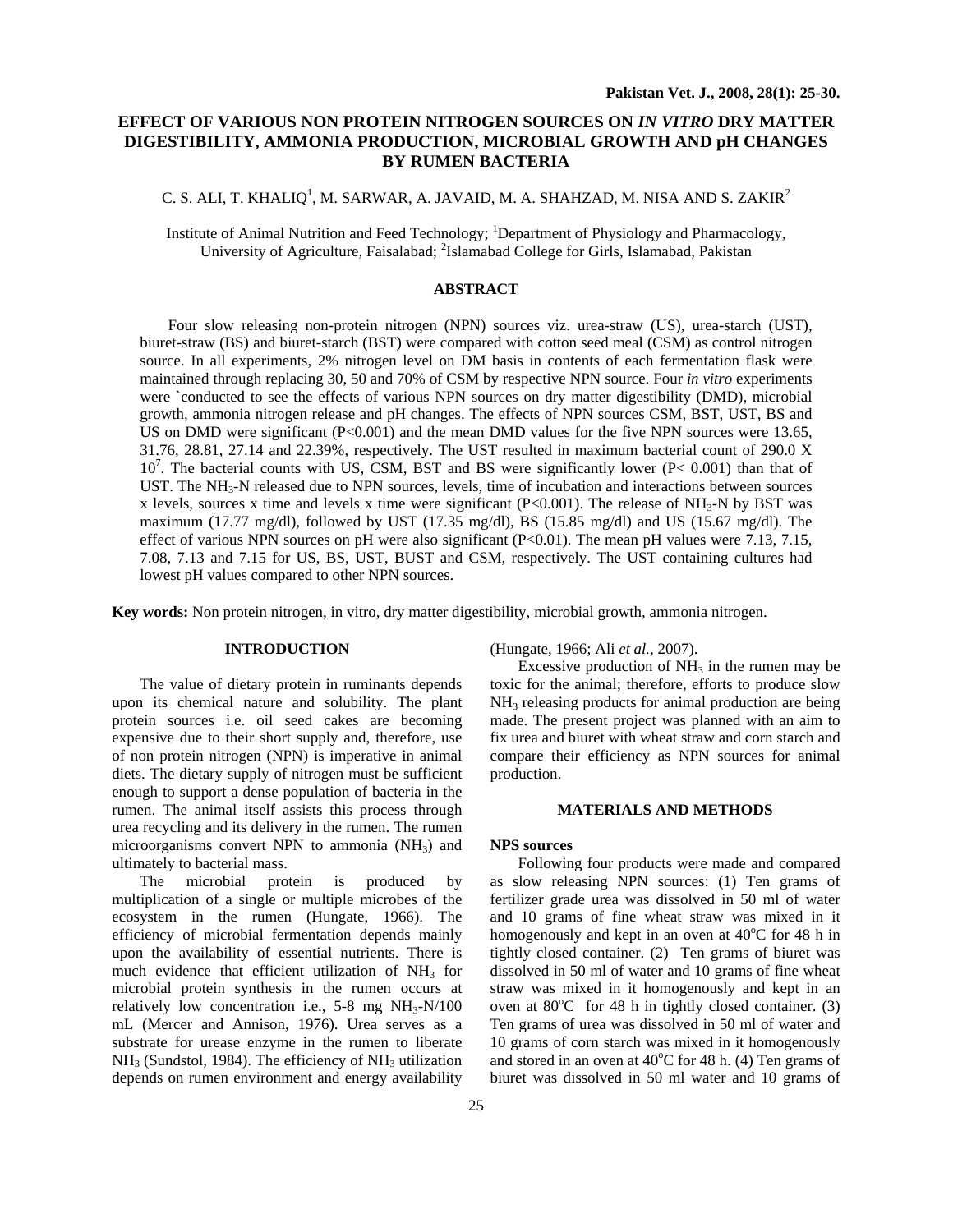corn starch was mixed in it homogenously and kept in an oven at 80°C for 48 h in a tightly closed container. These four NPN sources were named as US, BS, UST and BST, respectively and were compared with cotton seed meal (CSM) as nitrogen source. In all experiments, 2% nitrogen level on DM basis in each flask contents was maintained by replacing 30, 50 and 70% of CSM by respective NPN source.

# **Artificial rumen and inoculums**

The artificial rumen comprised of conical glass flasks of 250 ml with rubber stoppers fitted with Bunsen valves, CO2 gas cylinder and water bath at 39°C with shaker (Johnson, 1966). Two cannulated buffalo bulls were used as donor of the rumen inoculums. The bulls were fed seasonal green fodder and 70 g of urea solution was infused intra-ruminally at least 10 days prior to the commencement and during the period of collection of inoculums. A plastic bottle with its mouth secured by thumb was introduced in the ventral sac of the rumen. The contents of rumen were shaken well with hand movements and bottle filled with fluid was drawn out. The fluid was strained through four layers of muslin cloth and kept in glass vacuum container till use.

#### **Buffer mineral solution**

Artificial saliva (McDougall, 1948) was used to maintain the aqueous environment and regulate pH as well as to provide nutrients to the microbes (Singh and Pradhan, 1981). Composition of artificial saliva is given in Table 1.

**Table 1: Composition of the artificial saliva**

| S. No. | <b>Ingredients</b>                  | Quantity $(g)$ |  |  |
|--------|-------------------------------------|----------------|--|--|
|        | NaHCO <sub>3</sub>                  | 9.80           |  |  |
| 2.     | $Na2HPO4 2HO2$                      | 4.65           |  |  |
| 3.     | KC1                                 | 0.57           |  |  |
| 4.     | MgSO <sub>4</sub> 7H <sub>2</sub> O | 0.12           |  |  |
| 5.     | <b>NaCl</b>                         | 0.47           |  |  |
| б.     | CaCl <sub>2</sub>                   | 0.04           |  |  |
|        |                                     |                |  |  |

First five ingredients were dissolved in one liter of distilled water and stored as stock solution. Four percent solution of  $CaCl<sub>2</sub>$  was prepared and just before use one ml of this solution was added to the one liter of the stock buffer solution to provide  $0.04$  g CaCl<sub>2</sub> per liter. The solution was bubbled with  $CO<sub>2</sub>$  until the pH of 6.9 was achieved. The *in vitro* environment included carbonic atmosphere with pH 6.7-7.0 and temperature 39°C with gentle shaking.

Triplicate samples were placed in 250 ml glass flasks each containing one gram of dried wheat straw, 50 ml of strained rumen liquor and 50 ml of McDougall's buffer ((Johnson, 1966). The flasks were capped with rubber stopper equipped with Bunsen valve for gas escape. The flasks were incubated at  $39^{\circ}$ C in a water bath fitted with a shaker. Following four experiments were conducted:

# **Experiment 1**

In this experiment, the effects of CSM and NPN sources on *in vitro* day matter digestibility (DMD) were investigated. Four NPN sources were US, BS, UST and BST and four levels of the NPN were 0, 30, 50 and 70%. After 48 h of incubation, the microorganism activity was stopped by immediate cooling of the flasks in ice cold water. The contents of the flasks were strained through 4 layers of muslin cloth and the filtrate was used for microbial count. The residue was dried at 70°C for 24 h for the determination of DMD according to the following formula:

|         | Sample dry matter - residue dry matter |       |
|---------|----------------------------------------|-------|
| $DMD =$ |                                        | X 100 |
|         | Sample dry matter                      |       |

**Experiment II** 

The effect of replacement of CSM with four levels (0, 30, 50, and 70%) of four NPN sources on microbial counts were studied in this experiment. The bacterial counts were studied according to the modified technique of Knaysi and Ford (1938). One ml of strained rumen fluid from each treatment was diluted serially in distilled water to obtain final dilution of  $10^2$ . All dilutions were shaken vigorously to break the bacterial clumps, if any. From the final dilution, 0.01 ml fluid was transferred to a clean slide upon which 1 cm<sup>2</sup> area had previously been marked. The sample was spread evenly over the marked area, air dried, fixed over a flame, stained with Gram's stain and examined under oil immersion (100 X and 6.8 X eye piece). The counts were made from 5 randomly selected microscopic fields using a stage micrometer with 12 divisions, with each division of 10 u. Total microbial counts were computed by the following formula:

Microorganism /ml = MF x N x 100 x dilution factor, where

MF (microscopic factor) = 8846.43 (10 *8*/11304),

 $N$  (total organisms/field) = Total organisms in 5 fields/5

## **Experiment III**

Effects of four NPN sources e.g. US, BS, UST and BST and their four levels 0, 30, 50 and 70% on  $NH<sub>3</sub>-N$ concentration were evaluated. For this purpose, eight sets of duplicate flasks were fermented. The fermented samples were centrifuged for 5 minutes at 4000 rpm and supernatant was used for  $NH<sub>3</sub>-N$  measurement at 10, 20, 40 minutes and 1, 2, 4, 24 and 48 h of fermentation. One milliliter (ml) of supernatant was added to 9 ml of distilled water, thoroughly mixed and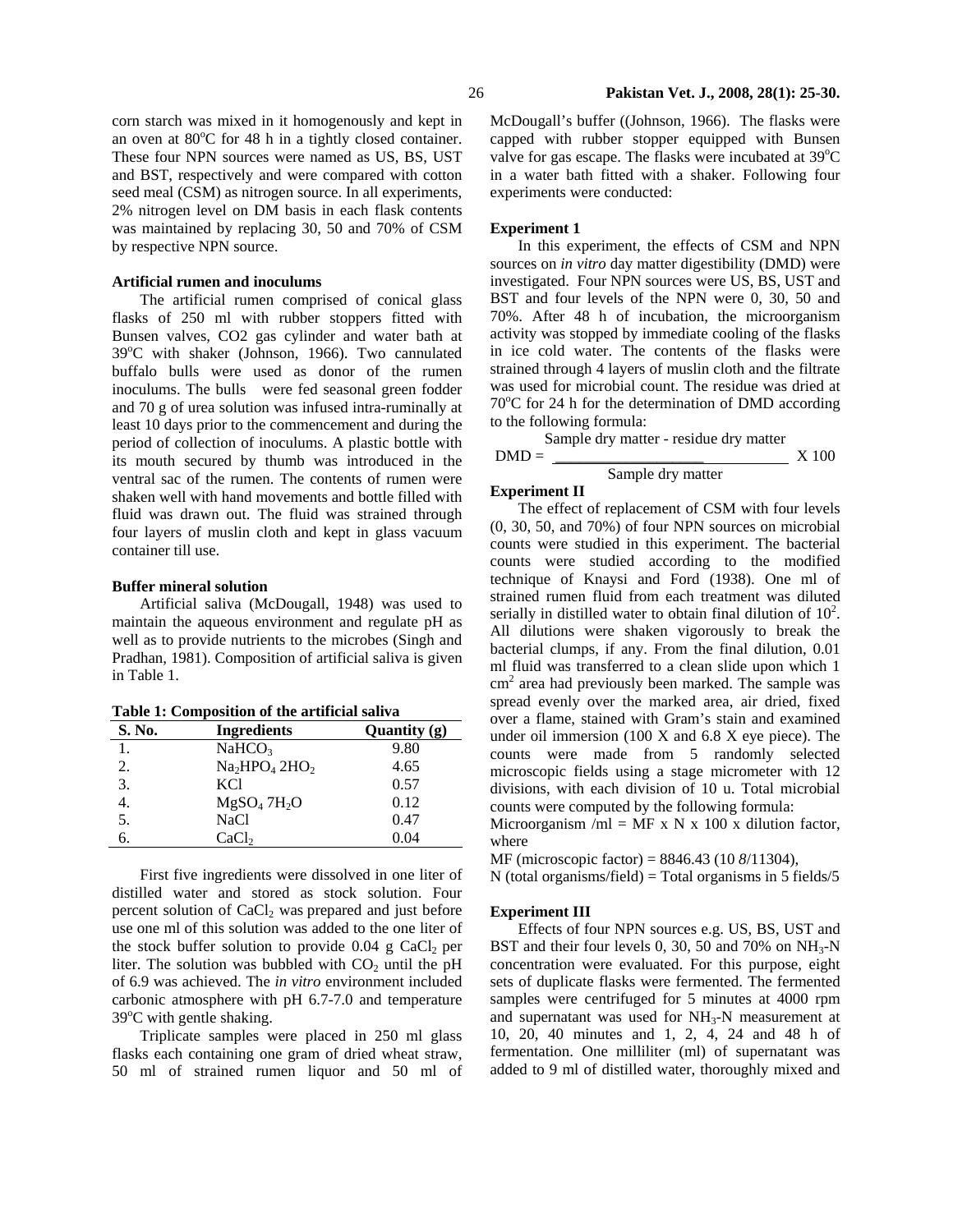to one ml of this mixture 3.6 ml of distilled water and 0.04 ml of Nesseler reagent were added.

A standard curve was made to determine whether a linear relationship existed between varying concentrations of ammonium sulphate standard solution and intensity of color produced by Nesselerizatoin. For this purpose, 10 test tubes containing 0.10 to 1.0 ml of standard solution were prepared. To each test tube, 0.04 ml Nessler's reagent was added and volume was made up to 5 ml with distilled water. The intensity of color thus developed was measured at 420 nm within 5 to 10 minutes after setting it at 0 absorbance with blank. The NH3-N concentration was calculated as below:

Absorbance of samples

 $NH_3-N$  (mg/dl) = ----------------------- x conc. of standard Absorbance of standard

## **Experiment IV**

The effects of replacement of CSM with various levels of NPN sources on *in vitro* pH changes were measured at 0 and 48 h post fermentation with a pH meter. The pH meter was standardized with standard buffer solutions at the room temperature. Then the pH of all the culture flasks was measured with glass electrode at the temperature of the flask contents.

#### **Statistical analysis**

The data were analyzed in factorial design by using analysis of variance (Steel and Torrie, 1981) to find th**e e**ffect of four nitrogen sources, four levels of NPN and sources X levels of NPN interactions. The significance of differences between means was tested by Duncan Multiple Range Test (Duncan, 1955). For bacterial counts and NH3-N concentrations, the effects of fermentation hours and their interactions with nitrogen sources X corn starch levels were also tested.

## **RESULTS**

### **Digestibility**

The effect of CSM and NPN sources (BST, UST, BS and US) on DMD was significant (P<0.001). The DMD was minimum with CSM as protein source and maximum with BST, followed by UST, BS and US (Table 2). There was a significant (P<0.001) effect of different levels of NPN on DMD. The mean DMD values for CSM with O, 30, 50 and 70% NPN levels were 13.65, 20.30, 26.05 and 27.91%, respectively. The results revealed that maximum DMD was achieved with 70% NPN level. There were significant interactions between NPN sources and NPN levels. Maximum DMD of 38.44% was achieved with BST X 70% NPN, followed by UST X 50%, UST X 70%, BST X 50% and BS X 70% NPN. The differences among the last four interactions were non significant.

**Table 2:** *In vitro* **DMD as influenced by replacement of CSM with various levels of NPN sources (values are presented in ranked order)** 

| $($ vanues are presenteu in raineu oruer $\mu$ |                    |               |                 |  |  |  |
|------------------------------------------------|--------------------|---------------|-----------------|--|--|--|
| <b>NPN</b>                                     | <b>DMD</b>         | <b>NPN</b>    | <b>DMD</b>      |  |  |  |
| sources*                                       | $($ %)             | level $(\% )$ | $(\%)$          |  |  |  |
| <b>BST</b>                                     | $31.76^a$          | 70            | $29.91^a$       |  |  |  |
| <b>UST</b>                                     | $28.81^{b}$        | 50            | $26.05^{b}$     |  |  |  |
| BS                                             | $27.14^c$          | 30            | $20.30^{\circ}$ |  |  |  |
| US                                             | 22.39 <sup>d</sup> | 0             | $13.65^{\rm d}$ |  |  |  |
| CSM                                            | $13.65^e$          |               |                 |  |  |  |

\*US= Urea straw, BS= Biuret straw, UST= Urea starch, BST= Biuret straw, CSM= Cotton seed meal.

abc= Means in the same column with different superscripts differ significantly (P<0.001).

# **Microbial growth**

The effect of NPN sources revealed that UST resulted in maximum bacterial count of 290.0 X  $10^7$ . The bacterial counts with US, CSM, BST and BS were significantly lower (P<0.001) compared to UST. However, the differences among the latter four sources were non significant (P>0.05, Table 3). The influence of CSM with varying levels of NPN on bacterial counts was non significant. The bacterial counts measured at 0, 4 and 48 h of incubation revealed that there was a significant increase at 4  $(T_2)$  and 48 hours  $(T_3)$ compared to that of 0 hour  $(T_1)$ . However, the bacterial counts at 4 and 48 hrs were non significantly different from each other (Table 3).

| Table 3: Bacterial counts $(X 107)$ by replacement of |
|-------------------------------------------------------|
| CSM with various NPN sources during in                |
| <i>vitro</i> fermentation (values are presented in    |
| ranked order)                                         |

| <b>NPN</b> | <b>Bacterial</b> | <b>Fermentation</b> | <b>Bacterial</b> |  |
|------------|------------------|---------------------|------------------|--|
| sources*   | count            | time (hrs)          | count            |  |
| <b>UST</b> | $290.0^a$        | 48                  | $283.3^a$        |  |
| US         | $206.0^{b}$      | 4                   | $270.0^a$        |  |
| <b>CSM</b> | $206.7^b$        |                     | $103.1^{b}$      |  |
| <b>BST</b> | $197.6^{b}$      |                     |                  |  |
| BS         | $193.0^{b}$      |                     |                  |  |

\*US= Urea straw, BS= Biuret straw, UST= Urea starch, BST= Biuret straw, CSM= Cotton seed meal. abc= Means in the same column with different

superscripts differ significantly (P<0.001).

The interactions revealed that UST  $X$   $T_3$  yielded 390.0 X  $10<sup>7</sup>$  bacteria which were highest compared to all other interactions. However, the differences among UST X  $T_3$ , UST X  $T_2$ , US X  $T_2$ , BST X  $T_2$  and CSM X  $T_3$  were non significantly different from each other.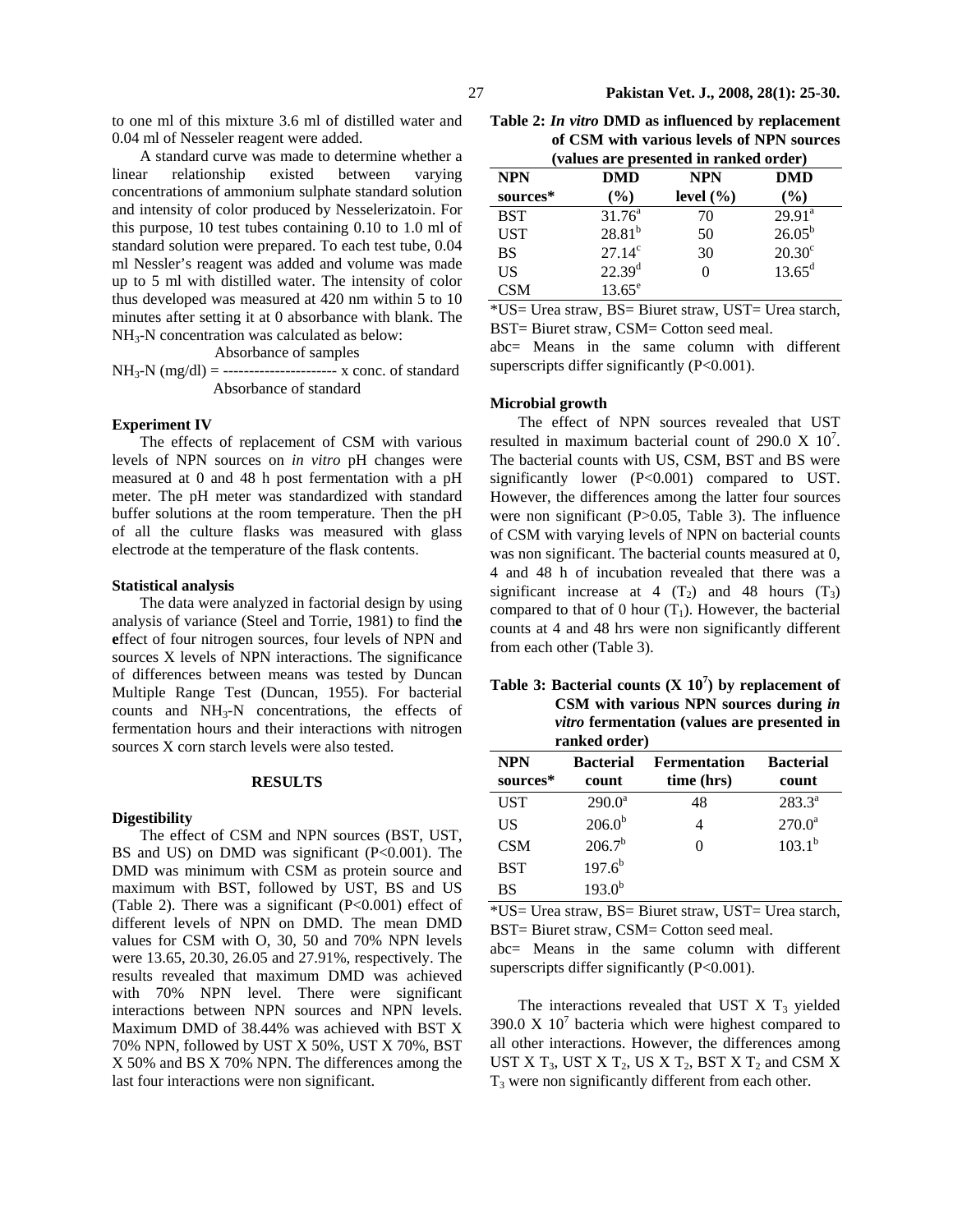#### **Ammonia nitrogen release (NH3-N)**

The differences in  $NH<sub>3</sub>-N$  released due to NPN sources, levels, time of incubation and interactions between sources x levels, sources x time and levels x time were significant (Table 4, P<0.001). Further comparison revealed that release of  $NH<sub>3</sub>-N$  by BST was maximum (17.77 mg/dl), followed by UST, BS and US (Table 4). However, ammonia release was minimum (8.94 mg/dl) when CSM was used as the only source of nitrogen. The three levels of NPN had significant (P<  $0.001$ ) effect on the rate of NH<sub>3</sub>-N release. The maximum NH<sub>3</sub>-N of 17.09 mg/dl was released by  $70\%$ NPN, followed by 15.24 and 13.03 mg/dl by 50 and 30% NPN levels, respectively (Table 4).

**Table 4: Ammonia nitrogen as influenced by replacement of CSM with various levels of NPN sources (values are presented in ranked order)** 

| <b>NPN</b> |                 |                              |                           | $NH_3\text{-}N$ NPN NH <sub>3</sub> -N Fermentation NH <sub>3</sub> -N |                    |
|------------|-----------------|------------------------------|---------------------------|------------------------------------------------------------------------|--------------------|
| sources*   |                 |                              | $(mg/dl)$ Level $(mg/dl)$ | periods                                                                | (mg/dl)            |
|            |                 | $\left( \frac{9}{6} \right)$ |                           |                                                                        |                    |
| <b>BST</b> | $17.77^{\rm a}$ | 70                           | 17.09 <sup>a</sup>        | $T_5$                                                                  | $17.10^a$          |
| <b>UST</b> | $17.35^{b}$     | 50                           | $15.24^{b}$               | $T_8$                                                                  | $16.50^{b}$        |
| <b>BS</b>  | $15.85^\circ$   | 30                           | 13.03 <sup>c</sup>        | $T_6$                                                                  | $15.77^{\circ}$    |
| <b>US</b>  | $15.67^{\rm d}$ |                              |                           | $T_{4}$                                                                | $15.60^{\circ}$    |
| <b>CSM</b> | $8.94^e$        |                              |                           | T <sub>3</sub>                                                         | 15.07 <sup>d</sup> |
|            |                 |                              |                           | $T_7$                                                                  | $14.70^e$          |
|            |                 |                              |                           | T <sub>2</sub>                                                         | 13.40 <sup>f</sup> |
|            |                 |                              |                           | $T_{1}$                                                                | 12.60 <sup>g</sup> |

\*US= Urea straw, BS= Biuret straw, UST= Urea starch, BST= Biuret straw, CSM= Cotton seed meal.

\*\*T<sub>1</sub> = 10 min, T<sub>2</sub> = 20 min, T<sub>3</sub> = 40 min, T<sub>4</sub> = 60 min,  $T_5 = 2$  hrs,  $T_6 = 4$  hrs,  $T_7 = 24$  hrs,  $T_8 = 48$  hrs postfermentation.

abc= Means in the same column with different superscripts differ significantly (P<0.001).

The  $NH<sub>3</sub>-N$  release gradually increased from 12.67 mg/dl at  $T_1$  (10 minutes) post incubation to 17.10 mg/dl at  $T_5$  (2 hours). The increases in NH<sub>3</sub>-N at each interval were significant except at  $T_4$  and  $T_6$  (Table 4). The interactions indicate that NH<sub>3</sub>-N production during incubation was highly related with source and levels of NPN, as well as the time of incubation. The maximum NH3-N releases were observed with UST x 70% NPN level, BST x  $T_8$  incubation period, NPN level 70% x  $T_8$ incubation period.

### **pH changes**

The effects of various NPN sources on pH were significant (P<0.001). The mean pH values were 7.13, 7.15, 7.08, 7.13 and 7.15 for US, BS, UST, BST and CSM, respectively (Table 5). Further analysis revealed that UST containing culture had minimum pH compared to all other cultures. The differences between other NPN sources and CSM containing cultures were not statistically different from each other (P>0.05). The increase in levels of the NPN sources in CSM containing culture did not affect the pH compared to the control (CSM containing cultures). However, the difference in pH at 0 and 48 h post culture was significant (P<0.001). The pH of 7.05 at 0 h increased to 7.2 after 48 h fermentation.

The interaction revealed that fixing urea and biuret dropped the pH to the lowest level. This was seen in cases of BST x 50%, UST x 30% and UST x 70% NPN.

The interaction between NPN sources and fermentation time showed that pH after 48 h fermentation irrespective of nitrogen source used was higher than the pre-fermentation period. However, highest pH of 7.26 was in cultures containing NPN fixed with straw (BS), followed by US. No difference in pH was observed due to levels of the NPN at the 48 h post-fermentation.

| Table 5: pH changes as influenced by replacement of |
|-----------------------------------------------------|
| CSM with various levels of NPN sources              |
| during in vitro fermentation (values are            |
| presented in ranked order)                          |

| N          | рH                | NPN                          | рH        | <b>Times</b> | рH                |
|------------|-------------------|------------------------------|-----------|--------------|-------------------|
| sources*   |                   | level                        |           | (hours)      |                   |
|            |                   | $\left( \frac{0}{0} \right)$ |           |              |                   |
| <b>BS</b>  | $7.15^{\rm a}$    | 30                           | $7.130^a$ | 0            | $7.05^{\text{a}}$ |
| <b>CSM</b> | $7.15^{\text{a}}$ | 50                           | $7.140^a$ | 48           | $7.21^{b}$        |
| US         | 7.13 <sup>a</sup> | 70                           | $7.120^a$ |              |                   |
| <b>BST</b> | 7.13 <sup>a</sup> |                              |           |              |                   |
| UST        | 7.08 <sup>b</sup> |                              |           |              |                   |

\*US= Urea sraw, BS= Biuret sraw, UST= Urea sarch, BST= Biuret sraw, CSM= Cotton seed meal. ab= Means in the same column with different

superscripts differ significantly (P<0.001).

# **DISCUSSION**

#### **Dry matter digestibility**

In the present study, CSM was replaced with rumen degradable NPN sources i.e. urea and biuret. The substrates contained 2% nitrogen which was expected to be sufficient to meet nitrogen requirements of bacteria. The results indicated that CSM resulted in significantly lower (P<0.001) DMD compared to NPN sources. Replacement of CSM with NPN significantly increased the DMD and combination of NPN with starch (UST and BST) further enhanced DMD over that of NPN–straw combinations (US and BS). This can be explained in two ways: (a) starch is non-structural carbohydrate and easily fermentable by the rumen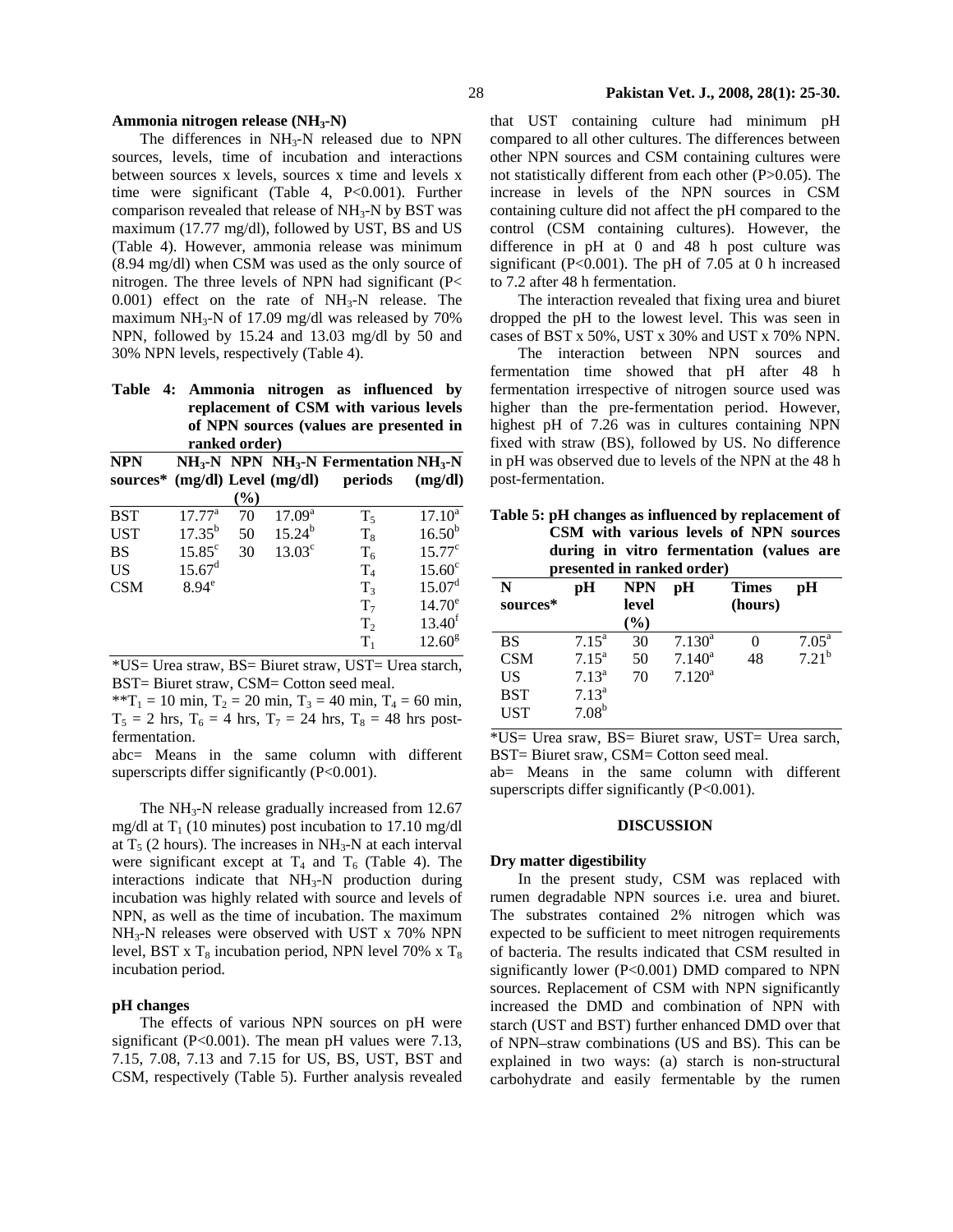inoculums to release required energy and (b) the rumen inoculums obtained from urea adapted cannulated buffalo bulls preferred  $NH<sub>3</sub>-N$  from NPN than amino acids or peptides from CSM. With increasing level of NPN from 30 to 70%, there was a progressive increase in DMD which supports previous report of this laboratory that increasing NPN during *in vitro* cultures of rumen inoculums enhanced the DMD (Ali *et al.,* 1993). The BST X 70% NPN interaction yielded maximum DMD, indicating efficiency of biuret than other NPN combinations. The results of DMD indicate that with poor quality roughages like wheat straw, the combination of starch and biuret would enhance the digestibility of the feeds in ruminants.

# **Bacterial counts**

The bacterial counts were highest with UST compared to other NPN sources. The differences among other NPN sources `were, however, non significant (P>0.05). The bacterial counts obtained with CSM were not different from other NPN sources except UST. The bacterial counts did not change when CSM was replaced by NPN up to 70% level, thus supporting the logic presented in previous section that  $NH<sub>3</sub>-N$  was favorite for the rumen bacteria used in these cultures and the amount of NH<sub>3</sub>-N released from 30% NPN was sufficient for bacterial requirement and increase in NPN levels up to 70% was not worth if bacterial population was the only parameter in consideration. However, during *in vivo* use of NPN for enhanced bacterial harvest, the nitrogen source shall be considered on cost effective basis. In a feeding trial in cattle, effect of increasing levels of urea by replacing CSM apparently increased duodenal microbial nitrogen flow, microbial efficiency g N/kg digestible organic matter when 25% nitrogen with urea replaced CSM (Koster *et al.,* 1997).

The bacterial counts at 4 and 48 hours postfermentation were higher than that of 0 hour but were not different from each other. This indicates that within first four hours of fermentation, the bacterial population was capable to use NPN and maximize their population. Measurement of ruminal microbial protein is necessary to quantify ruminal escape of microbial yields *in vivo.*  Different methods, markers (internal and external), isotopic techniques  $(^{15}N, ^{35}S)$  and high pressure liquid chromatography (HPLC) are used to estimate rumen microbial yields *in vivo.* The reports of bacterial protein yield (Broderick and Merchen, 1992; Dell'anno *et al.,* 1998) appear to be flawed and criticized for efficiency. In the present study, however, we agreed to use total microbial count in spite of its inherent weaknesses. Keeping in view the design of the experiment, relative variations in bacterial yields for different substrates are expected to be constant.

# **Ammonia nitrogen (NH3-N)**

The  $NH_3-N$  differed (P<0.001) for NPN-sources, as well as three levels of NPN. It was maximum for BST and minimum for CSM. As expected, it was highest with 70% and lowest for 30% NPN. The interactions revealed that UST x 70% NPN ranked top, followed by BST x 70% NPN. The  $NH<sub>3</sub>-N$  gradually increased during fermentation for all three NPN levels from 10 minutes to 2 hours. Thereafter, it showed a decline at 4 and 24 hours. However, at 48 hours it again surged. These changes can be explained on the basis that during first 2 hours of fermentation, the bacterial growth continues using the substrate nutrients which probably declined to the level which could not support further bacterial growth.

Earlier *in vivo* studies with dairy cattle showed that supplementation of urea and starch in the rations resulted in increased rumen fluid  $NH<sub>3</sub>-N$  which was increased by additional urea feeding but the same declined by starch supplementation (Cameron *et al.,* 1991). Decline of nutrients resulted in sustaining the population till 24 hours post fermentation but thereafter death and lysis of the microbes released  $NH<sub>3</sub>-N$ . Since this was a closed system, this pattern is not expected in continuous or *in vivo* where a constant inflow of nutrients, as well as outflow of bacteria to the next chamber/duodenum takes place. Ammonia is the main nitrogen source for growth of rumen bacteria (Bryant and Robbinson, 1961), however, the pattern of its use is much more variable when different cultures are compared (Bryant and Robbinson, 1963). Russel *et al.*  (1992) concluded that mixed bacteria fermenting soluble carbohydrates derived 60% of their nitrogen from peptides when both were available.

### **Rumen pH**

Significantly lower pH was obtained in UST (ureastraw) media compared to other NPN sources and CSM containing medias. Increase in NPN levels upto 70% did not affect the pH  $(P>0.05)$  which was within normal range of 7.12 to 7.14. This indicates that ammonia released from NPN sources was not sufficient to upset the pH in these cultures. It further shows that combination of NPN with straw and starch provided suitable environment for efficient bacterial growth, as is evident from higher bacterial number. This bacterial efficiency is expected to be due to suitable  $NH<sub>3</sub>-N$  and energy release in these cultures. This possibility has been explained by the interaction UST  $X$  T<sub>3</sub> and UST  $X$  $T_2$ , indicating that bacterial counts of 390 x 10<sup>7</sup> and 353  $x 10<sup>7</sup>$  at 48 and 24 hours post fermentations were higher than others. The interaction shows that 7.2 pH in BST X 70% NPN was higher that 7.033 pH in media containing UST X 70% NPN. Other interactions